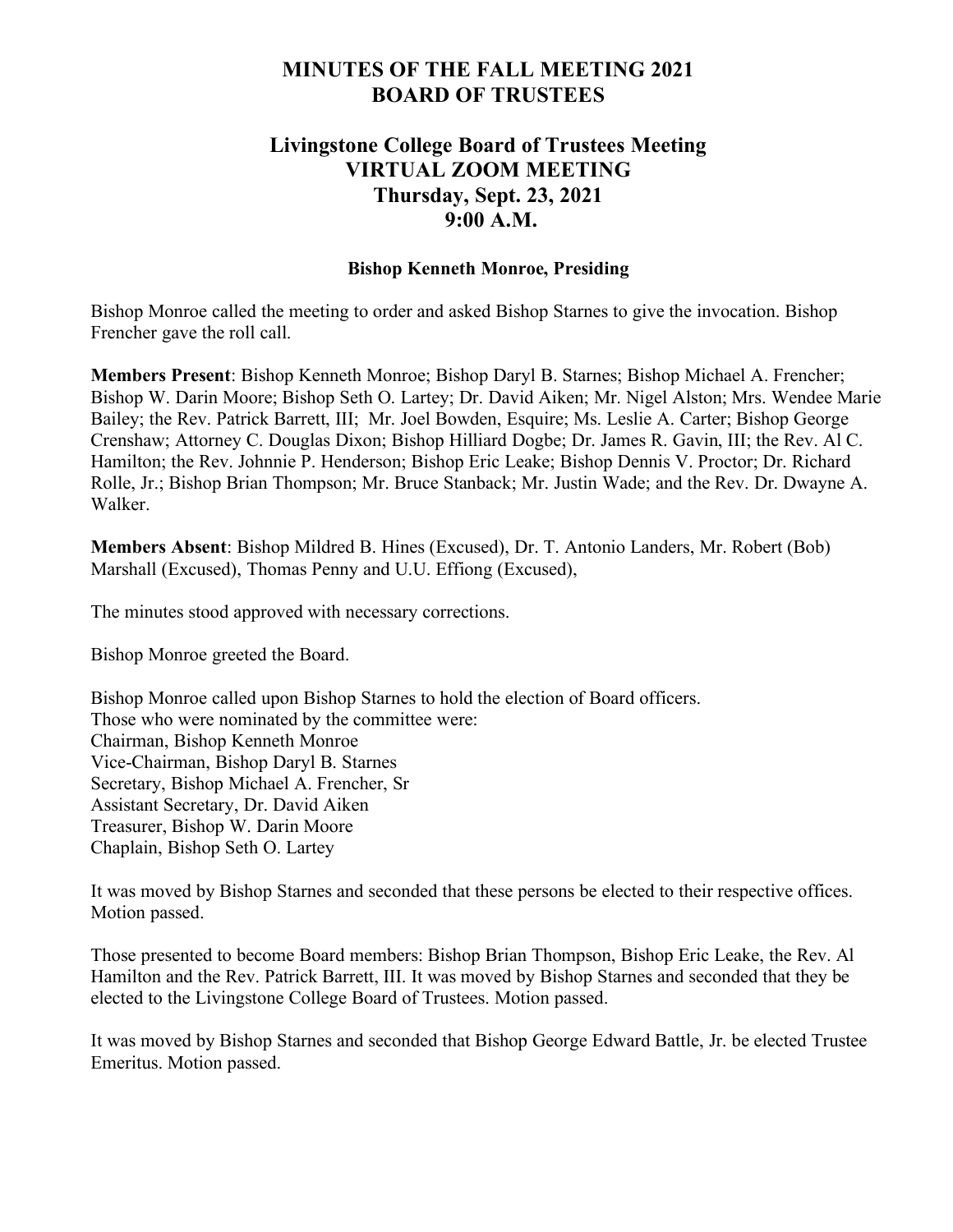**Chairpersons for each of the committees: Executive -** Bishop Monroe **Governance -** Bishop Starnes **Academic Affairs -** Bishop Proctor **Internal Affairs-Audit** – Bishop Lartey **Physical Plant –** Bishop Crenshaw **Institutional Advancement** – Dr. Gavin **Student Affairs** – Rev. Barrett **Investment** – Dr. Aiken **Nominations for Honorary Degrees –** Bishop Monroe **Finance –** Bishop Moore It was moved by Bishop Starnes and seconded that these persons be confirmed. Motion passed.

# **Committee on Governance**

Bishop Starnes reported that all of the new board members attended the new members' orientation and board retreat. Dr. Alvin J. Schexnider was the facilitator. All trustees were asked to give \$10,000 or whatever they could give to Livingstone College. Board members were also directed to sign the Conflict of Interest forms and return them to Livingstone College. Bishop Monroe thanked Bishop Starnes and the committee.

# **Committee on Finance**

Bishop Moore thanked the committee for an excellent meeting. He gave accolades to Dr. Jenkins and Mr. Dickens for their excellent handling of the college funds. Mr. Dickens gave the financial report, noting that the CARES Act has helped the College during this season of COVID19. The Finance Committee scheduled a meeting in early November to see about meeting the Budget projections. There were two Action Items:

- 1. Approve the \$1,189,182.64 for Operations (faculty and staff support, remote learning, improvement of the football field, which includes a new score board and Heritage Hall). It was moved by Bishop Moore and seconded to increase the operating budget to include these areas. The motion passed.
- 2. Approve an increase in the per diem (There has not been an increase in 15 years). It was asked that it be increased from .35 to .55. It was moved by Bishop Moore and seconded to increase the per diem. Motion passed. Bishop Monroe thanked Bishop Moore and the committee.

### **Committee on Investments**

Dr. Aiken reported on the investment portfolio. He highlighted a couple of key aspects of the report. He noted that the investments are at their highest level. Bishop Monroe thanked Dr. Aiken and the committee.

### **Institutional Advancement**

Dr. Gavin noted that there is a great deal of newness to this committee (Bishop Leake, Bruce Stanback), but that the meeting went well. Dr. Gavin presented Dr. Anthony Davis to give the report. Dr. Davis spoke on all the areas of giving. He noted that we had a number of special projects that helped the college. Dr. Gavin stated that, "There is much to celebrate. We are operating and competing above our weight class." He also stated that we still need to double down on our efforts and leverage our success. Bishop Monroe thanked Dr. Gavin, Dr. Davis and the committee.

# **Committee on Academic Affairs**

The new members to this committee included Bishop Crenshaw and Bishop Thompson. Bishop Proctor presented Dr. Kelli Randall, who gave the report. She shared with the board the long, hard and tedious process that brought Livingstone College through the Accreditation and Reaffirmation (approval for the